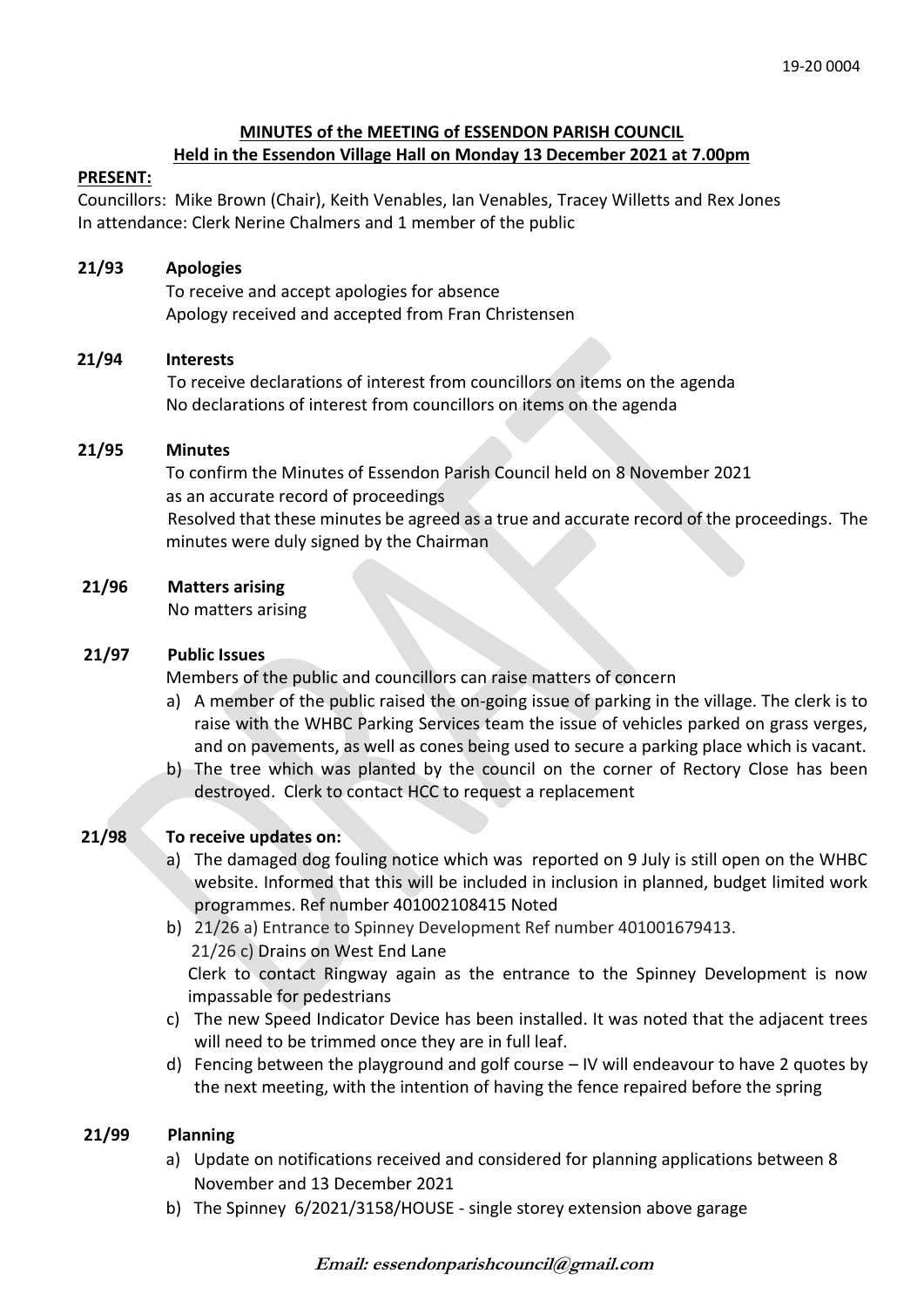The council unanimously objected to this application and will submit its objection to the Planning Department of WHBC

- c) 53 High Road 6/2021/2816/HOUSE Dropped kerb The council unanimously objected to this application and will submit its objection to the Planning Department of WHBC
- d) Land between The Manor House and Whitehall Field 6/2021/3290/FULL 4 new dwellings

The council supports this application, with the proviso that high quality material is used throughout the construction.

e) 6/2021/3179/HOUSE - Lower West End Farm West End Lane Essendon Hatfield AL9 6AZ Replacement of existing conservatory with new orangery. Any objections to be directed to MB within 7 days. Should this be the case a planning meeting will be convened.

# **21/100 Finance**

- a) Payments made to Moody Grounds Maintenance, TSO Host (Web hosting) and the clerk. All payments unanimously approved, as were payments to HCC for the Speed Identification Device and to IV for costs of the Christmas Tree Lighting event.
- b) Transition from Barclays to Unity Bank completed. Noted
- c) Investment of funds for the Hall Replacement Fund a meeting will be arranged with an adviser from CCLA in the New Year to discuss this investment. Clerk will present the EPC Investment Strategy at the next meeting.
- d) Note that on 14 July 2021 (minute 21/58 d) Council agreed that repayment of the loan of £5,000 to the Hall Management committee for payment to OT Construction Ltd should be deferred for a period of one year.
- e) Consideration of budget for 2022\_23, and precept demand. The budget and precept demand were unanimously approved. Proposed by IV, seconded by TW.

# **21/101 Correspondence**

- a) Email from Cllr. Stephen Boulton:
	- white gateway features at either end of the village will be replaced by HCC. The works are programmed in but may take a while
	- Cllr Boulton is going to have a traffic level survey carried out on the main road to see if a pedestrian crossing could be provided
	- Cllr Boulton offered the village a defibrillator, if it did not already have one. However this will not be necessary
- b) Fireworks at Essendon Country Club there is a Fireworks email group that any resident can be on. The contact is Demi, the head receptionist on [reception1@essendoncc.com](mailto:reception1@essendoncc.com) In addition information will be shared on the Essendon WhatsApp group. Noted
- c) Thank you to all the Parish Council for their generosity regarding the Remembrance Day wreath. Acknowledged with thanks.
- d) Welwyn Hatfield Borough Council and Hertfordshire County Council are in the process of developing a Local Cycling and Walking Infrastructure Plan (LCWIP) for the Welwyn Hatfield area. In the coming months, the key routes that come out of the current workshops will be audited on-site to assess their suitability for walking and cycling. Noted
- e) An integrated passenger transport network forming a sustainable transport network across Hertfordshire and connecting into west Essex is being considered. (Hertfordshire to Essex Rapid Transit - HERT). More detail is available on the website. Noted

# **Email: essendonparishcouncil@gmail.com**